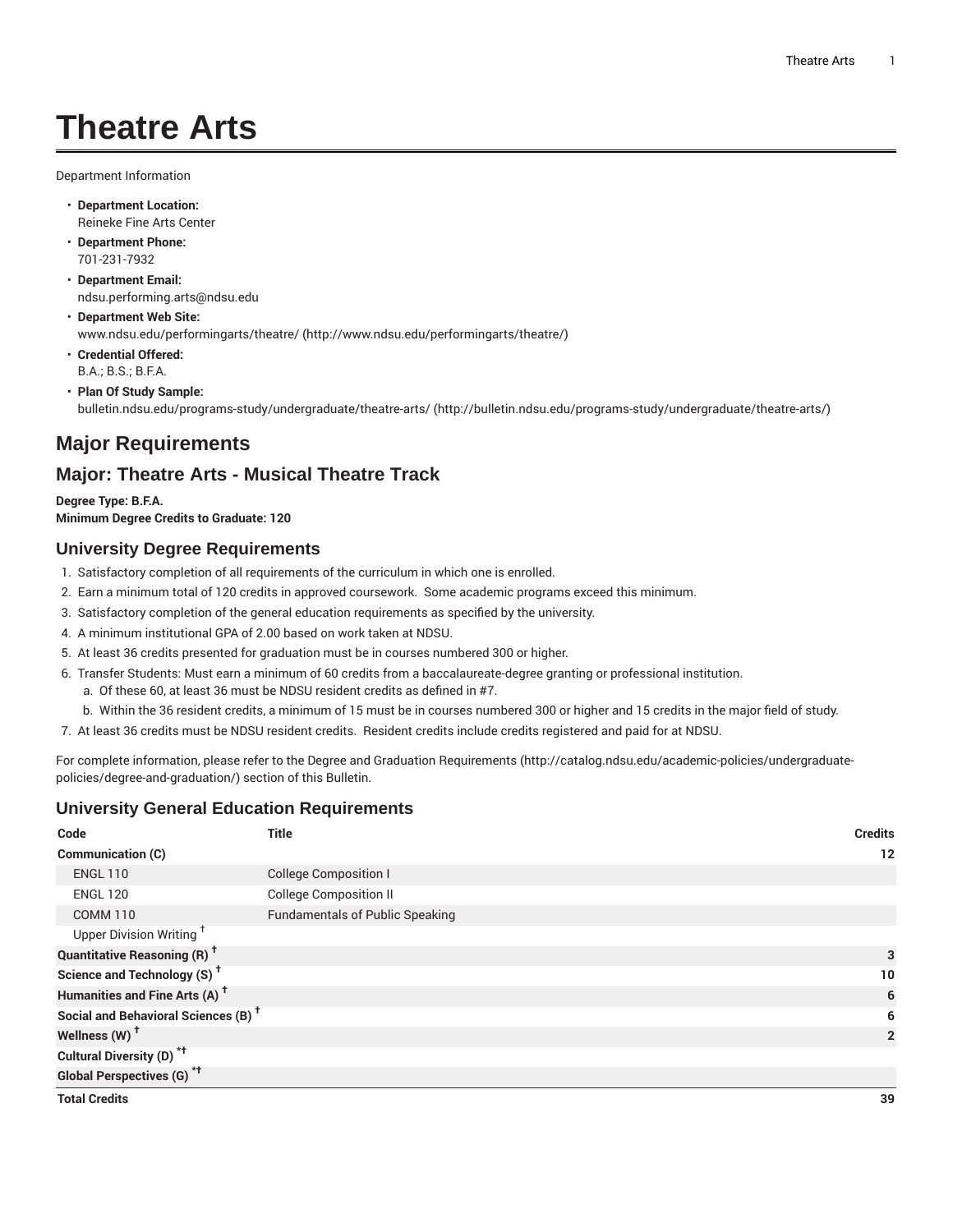- \* May be satisfied by completing courses in another General Education category.
- † General education courses may be used to satisfy requirements for both general education and the major, minor, and program emphases, where applicable. Students should carefully review major requirements to determine if specific courses can also satisfy these general education categories.
- A list of university approved general education courses and administrative policies are available [here](http://catalog.ndsu.edu/academic-policies/undergraduate-policies/general-education/#genedcoursestext) ([http://catalog.ndsu.edu/academic-policies/](http://catalog.ndsu.edu/academic-policies/undergraduate-policies/general-education/#genedcoursestext) [undergraduate-policies/general-education/#genedcoursestext](http://catalog.ndsu.edu/academic-policies/undergraduate-policies/general-education/#genedcoursestext)).

#### **Major Requirements**

Students must earn a minimum grade of a 'C' in all THEA or MUSC prefix courses.

| Code                                              | <b>Title</b>                                                                 | <b>Credits</b>            |
|---------------------------------------------------|------------------------------------------------------------------------------|---------------------------|
| <b>Professional Major Requirements</b>            |                                                                              |                           |
| <b>ART 111</b>                                    | Introduction to Art History (May satisfy general education category A and G) | 3                         |
| <b>MUSC 100</b>                                   | Music Appreciation (May satisfy general education category A)                | 3                         |
| or MUSC 103                                       | Introduction to Music History                                                |                           |
| <b>MUSC 130</b>                                   | Theory and Analysis I                                                        | 3                         |
| <b>MUSC 132</b>                                   | Ear Training & Sight Singing I                                               | 1                         |
| <b>MUSC 160</b>                                   | Piano Class I ((Possible to test out of this requirement))                   | $\mathbf{1}$              |
| <b>MUSC 167</b>                                   | Applied Voice (2 credits in different semesters)                             | 2                         |
| <b>MUSC 267</b>                                   | Applied Voice (2 credits in different semesters)                             | $\sqrt{2}$                |
| <b>MUSC 367</b>                                   | Applied Voice (2 credits in different semesters)                             | $\overline{2}$            |
| <b>MUSC 467</b>                                   | <b>Applied Voice</b>                                                         | $\mathbf{1}$              |
| <b>THEA 150</b>                                   | <b>Theatre Foundations I</b>                                                 | 1                         |
| <b>THEA 161</b>                                   | Acting $I^1$                                                                 | $\ensuremath{\mathsf{3}}$ |
| <b>THEA 180</b>                                   | Dramatic Literature and Style I                                              | 3                         |
| <b>THEA 228</b>                                   | Development of Musical Theatre <sup>1</sup>                                  | 3                         |
| <b>THEA 263</b>                                   | Dance Studio (take one each of Jazz, Lyrical Ballet, Tap)                    | 3                         |
| <b>THEA 364</b>                                   | <b>Advanced Acting</b>                                                       | 3                         |
| <b>THEA 266</b>                                   | Voice and Movement for the Actor                                             | 3                         |
| <b>THEA 270</b><br>& THEA 220                     | Stagecraft<br>and Stagecraft Lab (Taken with THEA 270 Stagecraft)            | 4                         |
| <b>THEA 271</b>                                   | Costume Craft                                                                | 4                         |
| & THEA 221                                        | and Costume Craft Lab (Taken with THEA 271 Costume Craft)                    |                           |
| <b>THEA 275</b>                                   | <b>Theatrical Makeup Design</b>                                              | 3                         |
| <b>THEA 280</b>                                   | World Theatre (May satisfy a general education category D)                   | 3                         |
| <b>THEA 362</b>                                   | Dance Styles for Theatre (Take 2 times)                                      | 4                         |
| <b>THEA 365</b>                                   | Directing I                                                                  | 3                         |
| <b>THEA 368</b>                                   | <b>Business of Acting</b>                                                    | 3                         |
| <b>THEA 367</b>                                   | Acting the Song                                                              | 3                         |
| <b>THEA 450</b>                                   | <b>Capstone Experience</b>                                                   | 3                         |
| THEA 463 ACTING THE SONG II                       |                                                                              | 3                         |
| <b>THEA 466</b>                                   | Advanced Voice for the Actor <sup>1</sup>                                    | 3                         |
| <b>THEA 467</b>                                   | Advanced Movement for the Actor                                              | 3                         |
| THEA 469 MUSICAL THEATRE AUDIT                    |                                                                              | 3                         |
| <b>THEA 480</b>                                   | History and Literature of Theatre I                                          | 3                         |
| Select one from the following:                    |                                                                              | 3                         |
| <b>THEA 371</b>                                   | Introduction to Design: Scenic Design                                        |                           |
| <b>THEA 373</b>                                   | Lighting and Sound Design for the Theatre                                    |                           |
| <b>THEA 375</b>                                   | Costume Design for the Theatre                                               |                           |
| Theatre Practice - 12 credits from the following: |                                                                              | 12                        |
| <b>THEA 210</b>                                   | Theatre Practicum (Repeatable 1-2 credits) <sup>2</sup>                      |                           |